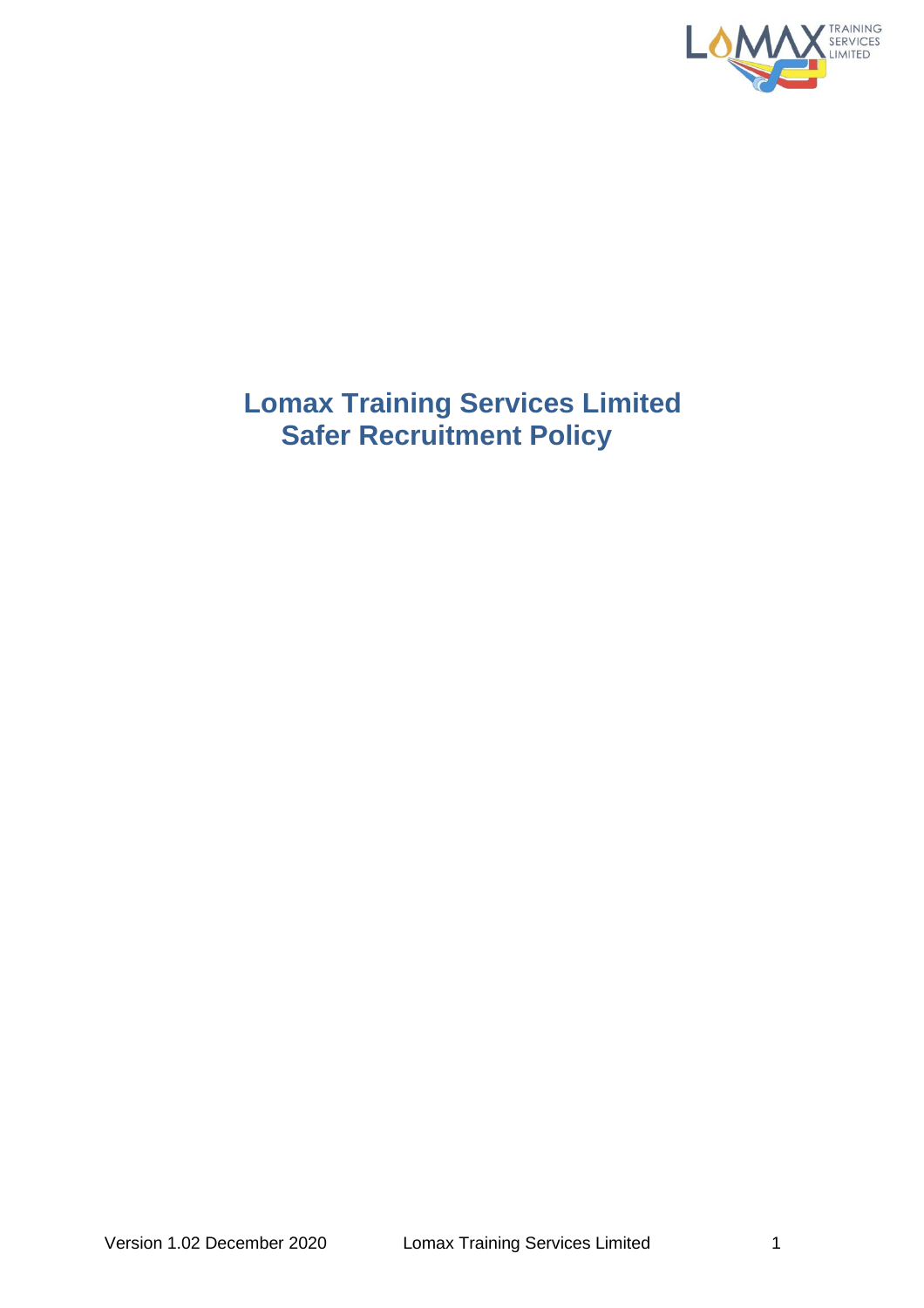

## **Introduction and Purpose of Policy**

- 1. Lomax Training Services is committed to ensuring the best possible environment for the young people and adults in its care. Safeguarding and promoting the welfare of children, young people and vulnerable adults is our highest priority.
- 2. The Company aims to recruit staff that share and understand our commitment and to ensure that no job applicant is treated unfairly by reason of a protected characteristic as defined within the Equality Act 2010.

All queries on the Company's Application Form and recruitment process must be directed to the Business and Finance Manager.

This policy covers all staff recruited to Lomax Training Services as from January 2018. Existing staff prior to this date are all subject to DBS renewals as per the Lomax Training Services DBS policy.

Potential staff applying from a position of self employment, therefore unable to gain references from previous employers must be able to supply a minimum of 2 personal testimonials from previous clients/customers relating to conduct and behaviour.

#### **Scope of this Policy**

3. This policy refers and applies to staff directly recruited and employed by Lomax Training. In the Education (Independent Schools Standards) (England) Regulations 2010, staff are defined as:

"Any person working at the School/Company whether under a contract of employment, under a contract for services or otherwise than under a contract but does not include supply staff or a volunteer."

- 4. In the case of agency or contract workers, the Company shall obtain written confirmation from the agency or company that it has carried out the appropriate checks.
- 5. Any staff who TUPE transfer into the Company's staff, will be required to undertake the statutory requirements regarding safer recruitment checks.

#### **The Application Process**

6. The Company will only accept applications from candidates completing the relevant Application details in full.

Lomax Training will make candidates aware that all posts in the Company involve some degree of responsibility for safeguarding young people and vulnerable adults, although the extent of that responsibility will vary according to the nature of the post. Candidates for employed posts will receive a Job Description and Person Specification for the role applied for.

7. As the position for which candidates are applying involves opportunity for access to young people and vulnerable adults, it is important that applicants provide the Company with legally accurate answers.

Upfront disclosure of a criminal record may not debar a candidate from appointment as the Company shall consider the nature of the offence, how long ago and at what age it was committed and any other relevant factors. Information should be submitted in confidence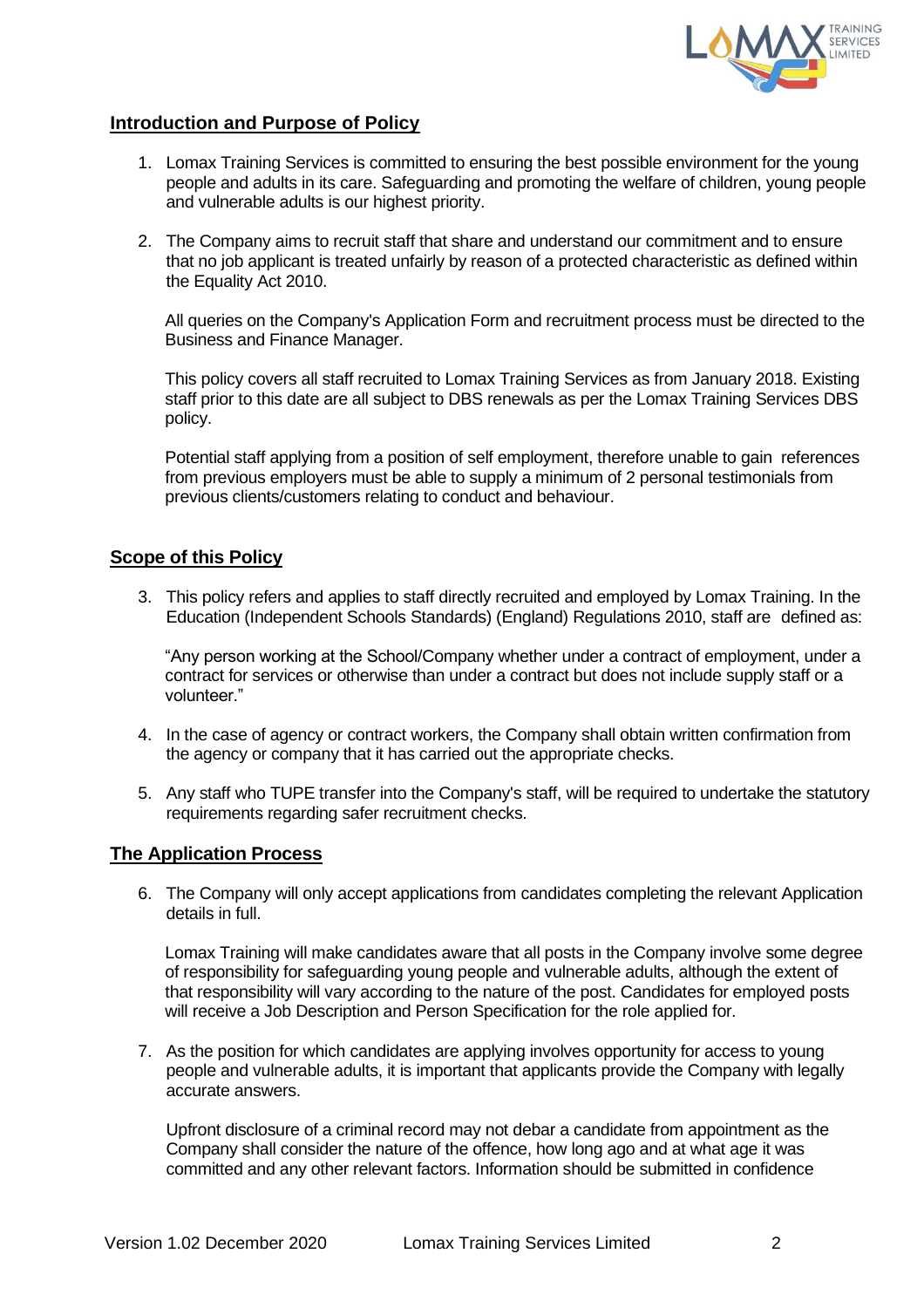

enclosing details in a separate sealed envelope which will be seen and then destroyed by the Director. If candidates would like to discuss this beforehand, they are asked to please telephone in confidence the Director for advice.

- 8. Any unspent convictions, cautions, reprimands, or warnings must be disclosed to the Company. However, amendments to the Exceptions Order 1975 (2013) provide those certain spent convictions and cautions are 'protected' and are not subject to disclosure to employers and cannot be considered. Guidance and criteria on the filtering of these cautions and convictions can be found at the Disclosure and Barring Service website.
- 9. The successful applicant will be required to complete a Disclosure Form from the Disclosure and Barring Service ("DBS") for the position. Failure to declare any convictions (that are not subject to DBS filtering) may disqualify a candidate for appointment or result in summary dismissal if the discrepancy comes to light subsequently.
- 10. If the candidate is currently working with children or young people or vulnerable adults, on either a paid or voluntary basis, the Company will ask about disciplinary offences, including disciplinary offences relating to children or young persons (whether the disciplinary sanction is current or time expired), and whether the candidate has been the subject of any child protection allegations or concerns and if so the outcome of any enquiry or disciplinary procedure.

If the candidate is not currently working with children or young people or vulnerable adults but has done so in the past, the Company will ask about those issues. Where neither the current nor previous employment has involved working with children or young people or vulnerable adults, the Company will still ask about the candidate's suitability to work with them. Where the candidate has no previous employment history, the Company may request character references which may include references from the candidate's school or university.

11. All candidates should be aware that provision of false information is an offence and could result in the application being rejected or summary dismissal by the Company if they have been appointed, and a possible referral to the police and/or DBS.

#### **Invitation to Interview**

- 12. Lomax Training will short list applicants according to the relevance and applicability of their professional attributes and personal qualities to the role. Short-listed applicants will then be invited to attend a formal interview at which his/her relevant skills and experience will be discussed in more detail.
- 13. All formal interviews will include an interview with delegated members of the Senior Management Team. At least one of the interviewers will be a member of staff who has undertaken safer recruitment training.
- 14. The interviewers involved will be required to state any prior personal relationship or knowledge of any of the candidates and a judgement will be made by the member of the Management Team leading the interviews as to whether an interviewer should withdraw. Should the lead interviewer have a conflict of interest, the delegated deputy lead interviewer shall decide whether he/she should withdraw.
- 15. The interview will be conducted in person and the areas which it will explore will include suitability to work with young people and vulnerable adults.
- 16. All candidates invited to interview must bring documents confirming any educational and professional qualifications that are necessary or relevant for the post (e.g., the original or certified copy of certificates, diplomas etc).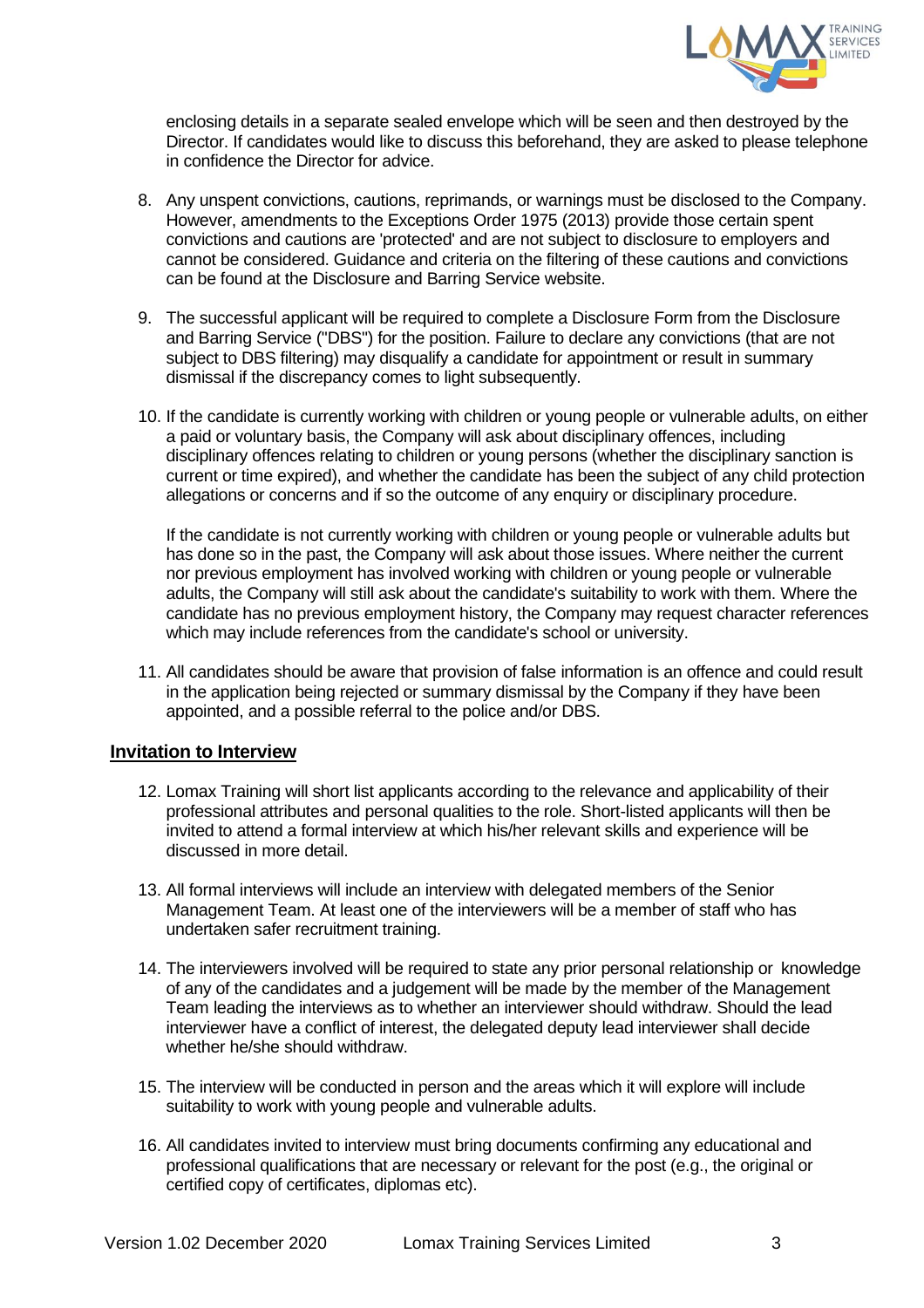

Where originals or certified copies are not available for the successful candidate, written confirmation of the relevant qualifications must be obtained by the candidate from the awarding body. Successful candidates have six weeks from start date to obtain any required certification (if missing).

- 17. The Company requests that all candidates invited to interview also bring with them:
	- A current driving licence including a photograph or a passport or a full birth certificate.
	- A utility bill or financial statement issued within the last three months showing the candidate's current name and address.

Where appropriate any documentation evidencing a change of name;

Where the candidate is not a citizen of a country within the European Economic Area or Switzerland, proof of entitlement to work and reside in the UK.

Please note that originals of the above are necessary. Photocopies or certified copies are not sufficient.

18. Candidates with a disability who are invited to interview should inform the Company of any necessary reasonable adjustments or arrangements to assist them in attending the interview.

### **Conditional Offer of Appointment: Pre-Appointment Checks**

- 19. Any offer to a successful candidate will be conditional upon:
	- A. Receipt of at least two satisfactory references (if these have not already been received);
	- B. Verification of identity and qualifications including, where appropriate, evidence of the right to work in the UK;
	- C. A satisfactory enhanced DBS check and if appropriate, a check of the Barred List maintained by the DBS;
	- D. Verification of professional qualifications, where appropriate;
	- E. Verification of successful completion of statutory induction period
	- F. Where the successful candidate has worked or been resident overseas such checks and confirmations as the Company may consider appropriate so that any relevant events that occurred outside the UK can be considered; and a satisfactory medical fitness.

#### **References**

20. The Company will seek the references referred to in section 5 above for shortlisted candidates and may approach previous employers for information to verify experience or qualifications, before interview.

If the candidate does not wish the Company to take up references in advance of the interview, they should notify the company at the time of applying. The Company will ask all referees if the candidate is suitable to work with young people and vulnerable adults.

21. The Company will compare any information provided by the referee with that provided by the candidate on the Application Form. Any inconsistencies will be discussed with the candidate.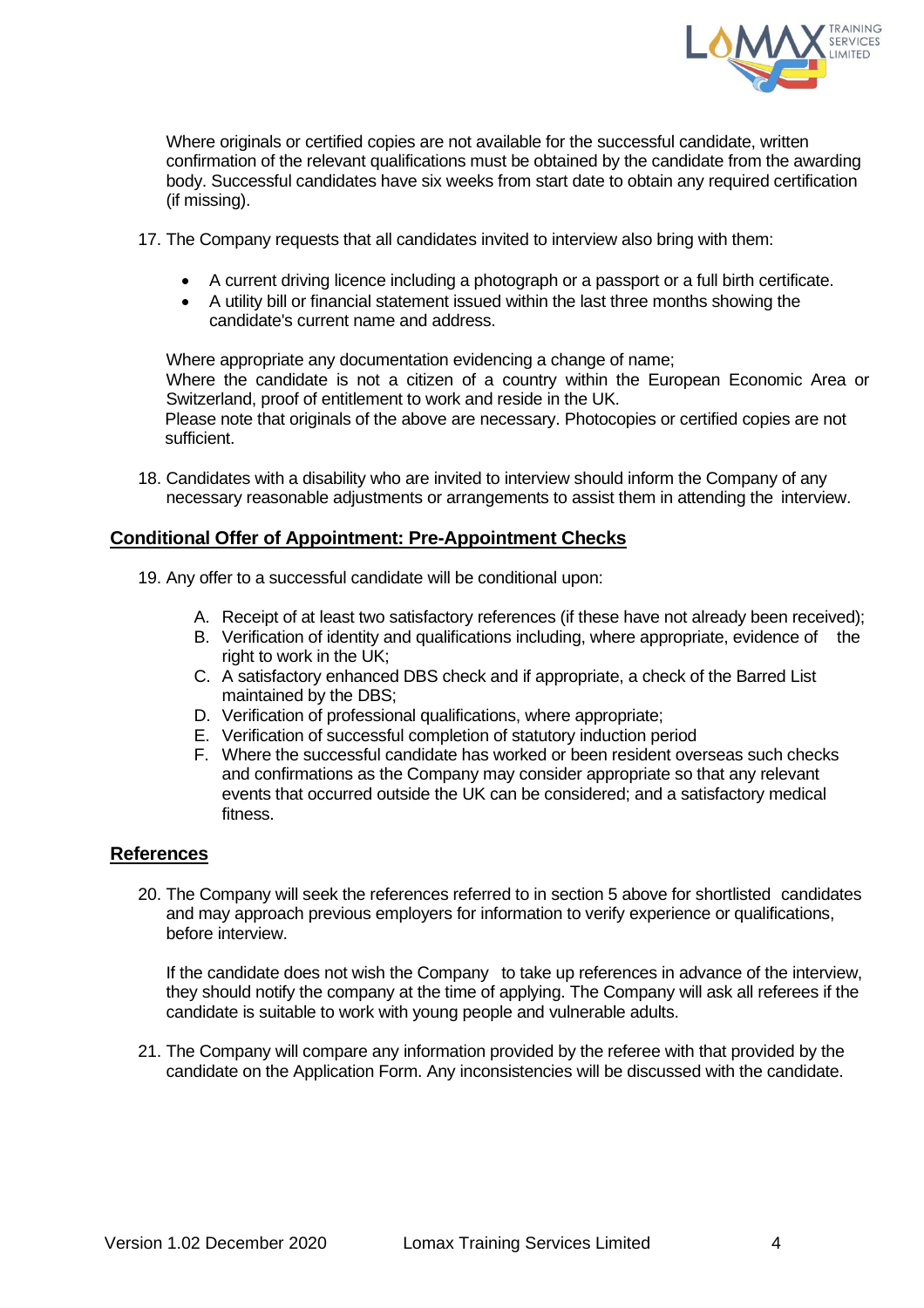

# **Criminal Records Policy**

22. The Company will refer to the Department for Education ("DfE") document, 'Keeping Children Safe in Education' and any amended version in carrying out the necessary required DBS checks.

The Company complies with the provisions of the DBS Code of Practice, a copy of which may be obtained on request or accessed here: https://www.gov.uk/government/publications/dbscode-of-practice

#### **Retention and Security of Records**

23. The Company will comply with its obligations regarding the retention and security of records in accordance with the DBS Code of Practice and its obligations under its Data Protection Policy.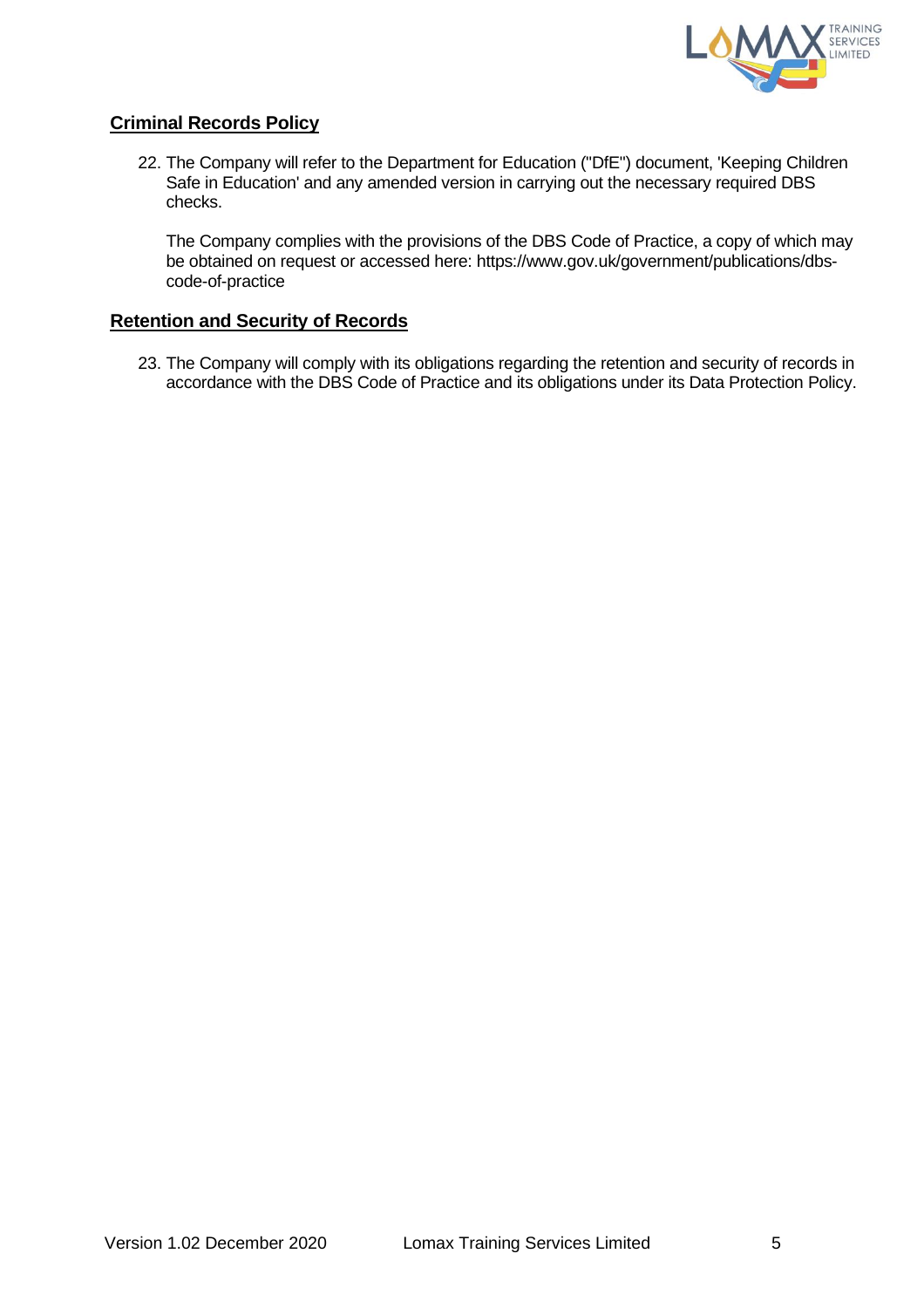

# **Appendix 1**

#### Policy on the Recruitment of Ex-Offenders

- 1. The Company will not unfairly discriminate against any candidate for employment based on conviction or other details revealed. The Company makes appointment decisions based on merit and ability. If an individual has a criminal record this will not automatically bar him/her from employment within the Company. Instead, each case will be decided on its merits in accordance with the objective assessment criteria set out below.
- 2. All candidates should be aware that provision of false information is an offence and could result in the application being rejected or summary dismissal if they have been appointed, and a possible referral to the police and/or DBS.
- 3. Under the relevant legislation, it is unlawful for the Company to employ anyone who is included on the lists maintained by the DBS of individuals who are considered unsuitable to work with children or young people or vulnerable adults.

In addition, it will also be unlawful for the Company to employ anyone who is the subject of a disqualifying order made on being convicted or charged with the following offences against children or young people or vulnerable adults: murder, manslaughter, rape, other serious sexual offences, grievous bodily harm, or other serious acts of violence.

- 4. It is a criminal offence for any person who is disqualified from working with children or young people or vulnerable adults to attempt to apply for a position within the Company. The Company will report the matter to the Police and/or the DBS if:
	- The Company receives an application from a disqualified person.
	- Is provided with false information in, or in support of an applicant's application; or
	- The Company has serious concerns about an applicant's suitability to work with children or young people or vulnerable adults.
- 5. If relevant information (whether in relation to previous convictions or otherwise) is volunteered by an applicant during the recruitment process or obtained through a disclosure check, the Company will consider the following factors before reaching a recruitment decision:
	- Whether the conviction or other matter revealed is relevant to the position in question.
	- The seriousness of any offence or other matter revealed.
	- The length of time since the offence or other matter occurred.
	- Whether the applicant has a pattern of offending behaviour or other relevant matters.
	- Whether the applicant's circumstances have changed since the offending behaviour or other relevant matters; and the circumstances surrounding the offence and the explanation(s) offered by the convicted person.
- 6. If the post involves regular contact with children or young people or vulnerable adults, it is the Company's normal policy to consider it a high risk to employ anyone who has been convicted at any time of any the following offences: murder, manslaughter, rape, other serious sexual offences, grievous bodily harm or other serious acts of violence, serious class A drug related offences, robbery, burglary, theft, deception, or fraud.
- 7. If the post involves access to money or budget responsibility, it is the Company's normal policy to consider it a high risk to employ anyone who has been convicted at any time of robbery, burglary, theft, deception or fraud.